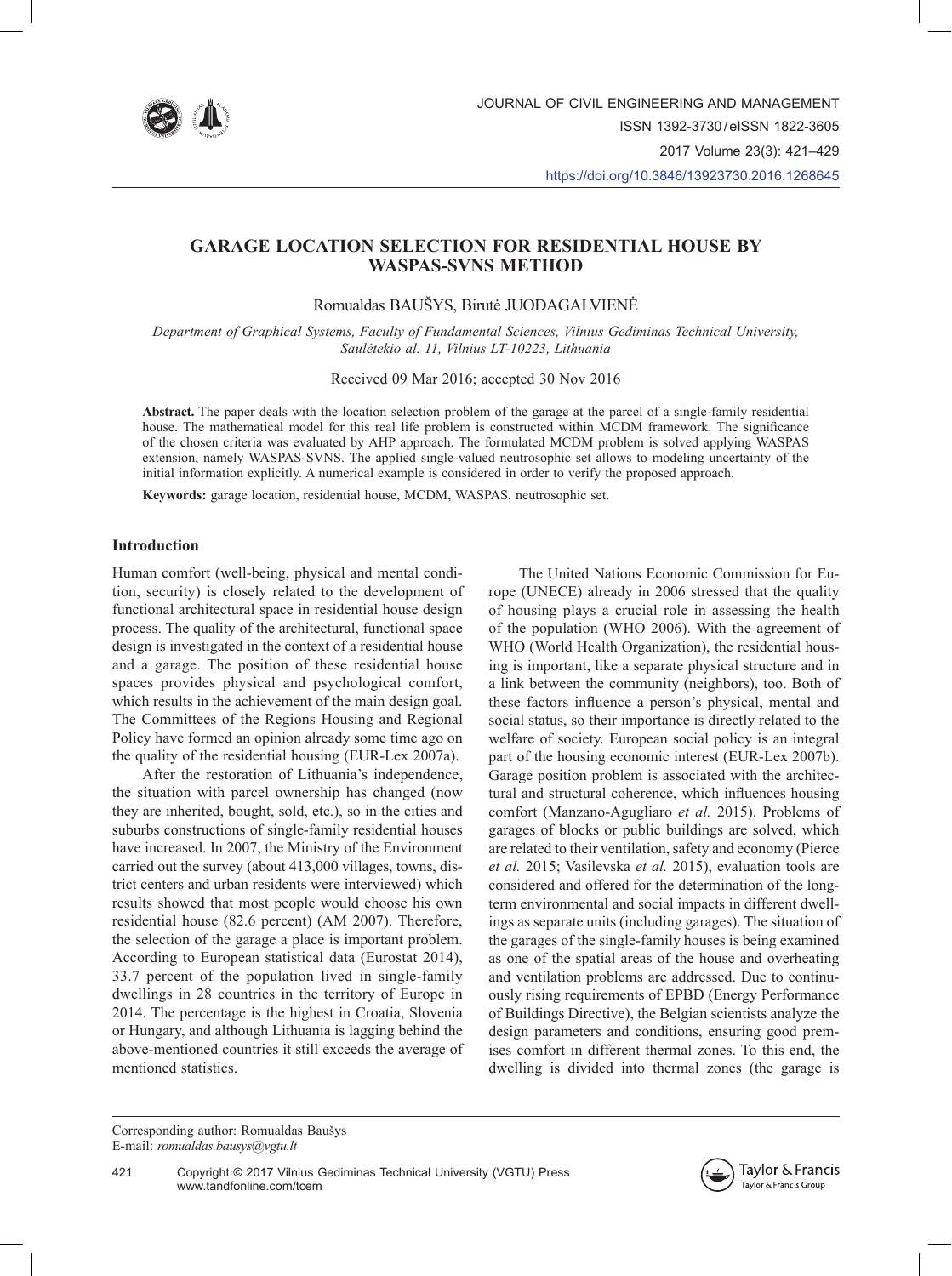attached to the auxiliary space) and thus the typical Flemish housing (Claes *et al.* 2015) is being simulated. Among the design parameters different garage position in respect of residential space is not considered in the study of these scientists. Study of other scientists (Nirvan *et al.* 2012) is associated with the impact of natural ventilation and mechanical ventilation systems for the residential space concerning garage installation. But the different positions of the garage are not considered in this case, also.

The purpose of our work is to choose a garage position in respect to of a residential house with multi-criteria methods searching for the physical and psychological comfort. To this end, firstly there were set 6 most popular object positions. The architects, recommendations of future single-family houses' owners, review of projects proposed in Lithuania are the basis for the choice of this set. It is understood that there cannot be one single solution for all the different cases (i.e. families of different size and age and dwellings). One should not compare the so-called "small houses" (up to  $80 \text{ m}^2$ ) intended for 1 or 2 person family with houses of the much bigger area and the requirements for them. Therefore, limits are set for the testing: economic class families with 3 to 5 persons with intended garage/carport (2 stands) for them next to the residential house. Today in most of describing parcel options the garages are going to be made for two cars 7.0×7.0 m in size (minimum dimensions of the double garage, according to the Lithuanian legal documents is 6.0×6.0 m (STR 2.02.09:2005)).

Urbanization problems are being solved with multicriteria methods associated with urban renewal (and thus the reclaiming of new parcels) and many other problems at least partly related to the garage positions in the parcels. In all cases, the selection of criteria (Azman *et al.* 2013) is one of the most important aspects of the study.

These aforementioned quite complicated decision problems can be effectively solved within multi-criteria decision making (MCDM) framework (Adnan *et al.* 2015; Jaskowski *et al.* 2014; Lee 2014; Vafaeipour *et al.* 2014). During the last decade a lot of the research has been done applying the fuzzy sets in the MCDM problem formulation (Aliakbari *et al.* 2015; Mardani *et al.* 2015). The application of these fuzzy sets allows taking into account the uncertainty of the initial information of the solution about the real life problems. Despite the fact that the various types of the fuzzy sets have been defined and applied to the solution of the MCDM problems they are not able to include all sorts of the vagueness into the mathematical model of the considered real engineering problem. The new neutrosophic sets allow dealing independently with the indeterminacy of the initial information (Bausys *et al.* 2015; Smarandache 1999). By the logic of the neutrosophic sets, each criterion of the MCDM problem is represented by three independent functions: the degree of the truth (*t*), a degree of the indeterminacy (*i*) and a degree of the falsity (*f*).

The evolution of WASPAS method, which is applied to the solution of the considered problem, is presented

below. The first extension of the original crisp WASPAS method (Chakraborty *et al.* 2015) that is constructed under interval-valued intuitionistic fuzzy set environment was performed by Zavadskas *et al.* (2014). Recently, a novel multiple attribute Weighted Sum-Product Assessment method with the gray attributes scores, namely WASPAS-G, was proposed in Zavadskas *et al.* (2015a). Turskis *et al.* (2015) proposed a fuzzy multi-attribute performance measurement (MAPM) framework, which incorporates the application of the novel Weighted Aggregated Sum-Product Assessment method with Fuzzy values (WASPAS-F) and Analytical Hierarchy Process (AHP). Zavadskas *et al.* (2015b) developed a new extension of WASPAS method, namely WASPAS-SVNS. The considered neutrosophic set provides the means to represent and model the vagueness of the initial information explicitly.

Different location selection problems have been solved within the framework of the multi-criteria decision making. Dheena and Mohanraj (2011) presented solution of the distribution center location problem. Elevli (2014) performed an evaluation of locations for the logistics center at Samsun (Turkey). Zavadskas *et al.* (2015c) solved a decision problem concerning the selection of the location for a deep-water port.

### **1. Problem formulation for the selection of garage location**

It is important to identify the key factors while planning the construction of housing for a residence that determines the quality of human life. The optimal distribution of functional space has a significant impact not only in the house itself but in its parcel of land, also. According to the importance, the factors influencing the parcel's selection and construction situation in it can be listed as follows:

- Cardinal directions (North, East, South, West);
- Prevailing wind direction;
- Entrance location of the parcel;
- Intended place of the yard;
- Lookout opening from the parcel (to the city, forest, river and so on);
- Other (high neighbors house, location near the noisy road, specific features of the area and so on).

The factor "entrance location in the parcel" is directly associated with the car parking place. According to Technical Construction Regulation (STR 2.02.09:2005), there are restrictions in this regard: the parcel must have entrance to a private garage not narrower than 3.5 m wide, and the straightest and most convenient path for pedestrians from the street towards the main entrance to the house cannot cross or overlap with the auto road. Choosing a unique and exclusive parcel and aiming to build the best available house on it with the use of standard premises and parking lot layout plans will fail. However, most parcels do not have exclusions in specific terrain features, because they are usually rectangular in shape from 6 to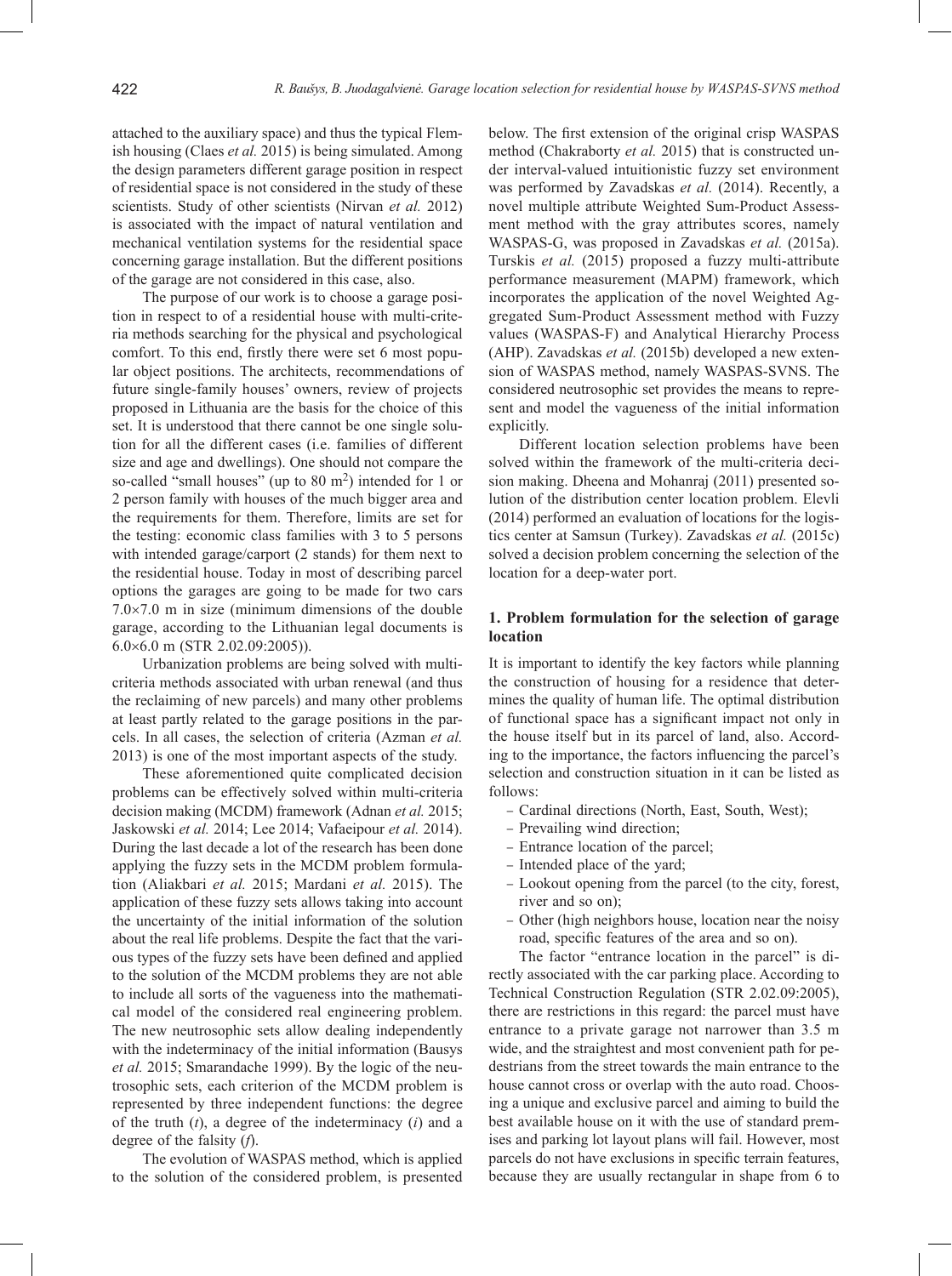10 acres plots adjoining the street, from which entrance location of the parcel should be made.

Number of cars in Lithuania according to statistics in 2016 compared with 2010 when 509 cars fell on 1000 people increased by 62 percent (Regitra 2016). Thus, today on average a family of 3 to 4 persons has 1 to 2 cars. Today single-family houses are not designed without car storage space. It is a closed and an open type garages or simply a space in the parcel intended for the car parking. Selection of garage type is determined by different criteria: from the architectural refinements of the parcel to the owner's wishes (Manzano-Agugliaro *et al.* 2015). The truth is that exist one aspect, which sometimes has a great significance, and it is regulated in Lithuanian legal documents. It is the total area (garage-open shelter is not counted in the total area of a single-family house). Closed type garages usually are designed near the building (when one wall is a partition between the living space and garage) and are integrated into the space of the house (when two walls are partitions between the living space and garage). Closed type garage as a separate building is normally estimated in the authoring projects when combining it with the parcel and building architecture. Open type garages (awnings) can be designed near the building or separately as a separate building.

The location of these parking lots can be evaluated according to certain criteria in order to reveal the peculiarities of alternative locations. When choosing a garage location according to the images found on the Internet or any other source of information, usually one chooses according to the aesthetic view of the other house. The importance of practicality and convenience, alternative possibilities of positions of the garage often are being reflected later when the project is already coordinated; it means too late (Alsaadani, De Souza 2016). Therefore, the owner should firstly decide whether the building will have a purely functional purpose or aesthetic highlight of the parcel, and also about the renovation prospects in case of an increase or changes in family composition, etc. Hence it is important to decide in advance and plan whether a garage will be built in conjunction with a house or away from it. So, the decision of the task is relevant for individuals who plan to design or are already designing their own housing in the parcels.

The accurate decision making in building industry is quite difficult and complicated problem (Ksiąźek *et al.* 2015). There can be numerous and diverse selection criteria for garage site: from the orientation of cardinal directions in the parcel to the adjacent neighbor's house height. We have selected four (in the expert opinion) the most important criteria ( $c_1 - c_4$ ):

- $-c_1$  the length of the foundation, m;
- $-c_2$  internal functional communication, scores;
- $-c_3$  contextuality, scores;
- $-c_4$  aesthetics and others, scores.

Selection of criterion of foundation length is relevant because of the earthwork scope and construction cost. When the garage is being designed near to one façade of the house, the length of the garage foundation reduces by one-quarter, and after garage integration into the house space – even by three-quarters. In both cases, the rates of earthworks are falling because of excavation of the one and the same dip, equipment installation, etc. In the case of the awning, construction of individual foundations under the supports could not be linked with the house foundation. Internal functional communication describes the comfort of the use of single-family house units and compliance with user needs. Contextuality is defined as a forecast of options of zoning of the buildings in the parcel, depending from the parcel, orientation with respect to the cardinal directions. The last  $c_4$  criterion includes aesthetics and other partially relevant (in expert opinion) aspects: insulation of residential premises dwelling (Motuziene *et al.* 2016; Balyani *et al.* 2015) because of the unheated garage, performance evaluation of garage insulation option and costs of other materials (walls and roof structures).

Particular geometric shape houses are designed and built traditionally in the mentioned rectangular parcels (Fig. 1): square, rectangular, cross- and L-shaped. The designed and installed garage can be situated on the front side of the house, and also from a facade, in the form of the house and stand separately.



Fig. 1. Shapes of single-family houses

5 independent experts-designers and 2 future owners of the residential house performed the assignment of criteria importance.

#### **2. Alternatives**

For the construction of the considered alternatives, the analysis of the projects of the residential houses developed in Lithuania was performed. The projects are taken



Fig. 2. Schemes of garage position in communication to the house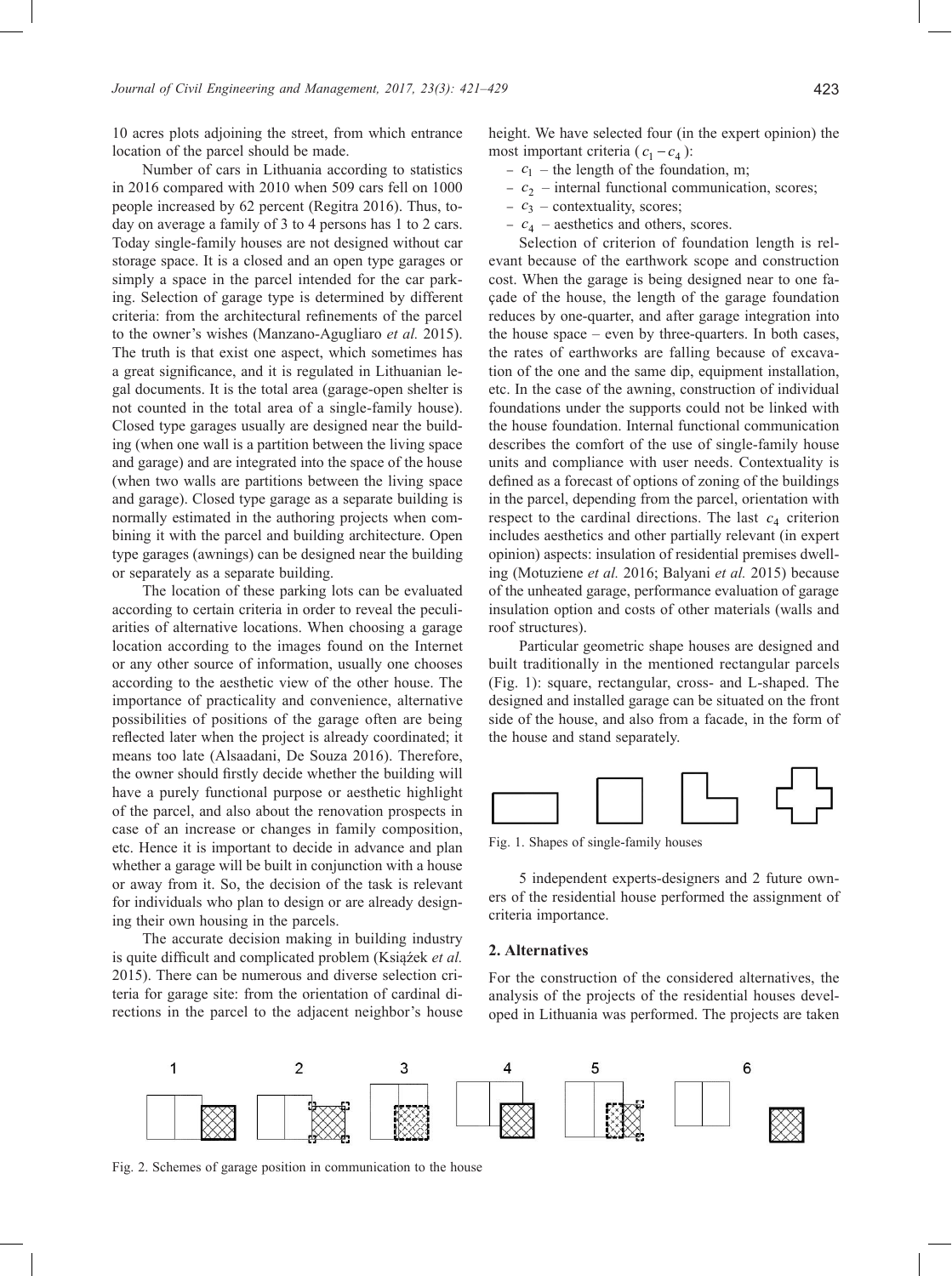into consideration involve only the houses with a total area of 80 to 300 m2 (House plans 2016). The analysis includes 251 projects that were created in the last 2–3 year period. There were distinguished six garages positions in relation to the house for the study, shown schematically in Figure 2.

The analysis of the above-mentioned projects shows that in the projects of the houses with a lowest common area, garages are usually not included or planned as open shelter. Projects where garages are not provided, we've assigned to the 6-th scheme.

All garages selected in the study are not insulated because insulation of 49  $m<sup>2</sup>$  garage would hardly respect the provisions of the European Parliament and Council Directives (Directive 2010/31/EU). In five of them, the garages are in one or another way integrated into the volume of the residential house.

### **2.1. Garage position according to Scheme 1**

According to Scheme 1, the garage is designed near the main facade wall of the house (Fig. 3).



Fig. 3. Garage near the main facade side of the house

Construction of the foundations and supporting walls of the both buildings is closely related: the scale of land works and foundation price is a bit smaller because one wall of the garage is adjacent to the wall of a residential house. If there is no basement in the house, usually boiler-room is installed near the garage or other auxiliary space – in this way the heat is saved, which can be lost due to the non-heated garage. Internal connection with the residential premises is designed within the space of these premises. There will not be many options on the premises of the house and yard zoning by placing the garage on the northern side of the parcel (even if it is possible in accordance with site deployment of the parcel in relation to the cardinal directions). It is possible to achieve the desired integrity of the building by selecting the same house finish as the facade finish and the roof structure. This scheme corresponds to 26% if the analyzed the house projects.

## **2.2. Garage position according to Scheme 2**

In the case of Scheme 2, the garage is designed near the house's main facade wall as in the Scheme 1, but the garage is installed without walls, it means open shelter (Fig. 4).

The volume of land works is the smallest because the foundation for the garage must be detached installed beneath two columns, then the foundation price will be



Fig. 4. Open shelter near the main facade side of the house

the lowest, and the walls of the entire installed. Communication with the residential premises is possible from the outside, but usually with a partition (roof) from the top. If the open shelter is designed from the main facade side of the house, the roof can be resolved by an extension of the roof of the residential house (depending on the architectural decision). If the intensity and the density of parcel's build-up are relevant to a particular parcel, then in the case of open shelter the solution is simple – it is not considered as a garage. This scheme covers 14% of the analyzed the house projects.

## **2.3. Garage position according to Scheme 3**

In the case of Scheme 3, the garage is integrated into the house space (Fig. 5).



Fig. 5. Garage integrated into the house space

The volume of land works is the smallest (from the presented options), because one wall of the garage, generally coincides with the inner supporting, and beneath the other non-supporting wall can be installed, foundation only with one block in height (in the same way as beneath the brick partition of 12 cm). Intercommunication with residential premises has the most options because two garage walls are inside the building. In this case, work and guest room or other premises are designed above the garage so not only two walls of the garage but also the overlap should be insulated. Thus, there will be the attic above the first floor (or the second floor), so the owner will have an additional investment (overlap, stairs). Depending on the deployment of the parcel in relation to the cardinal directions, the zoning of the premises and yard of the house is seen as the worst, because in the worst-case scenario, most rooms of the house can be directed to the north. This scheme involves 20% of the analyzed the house projects.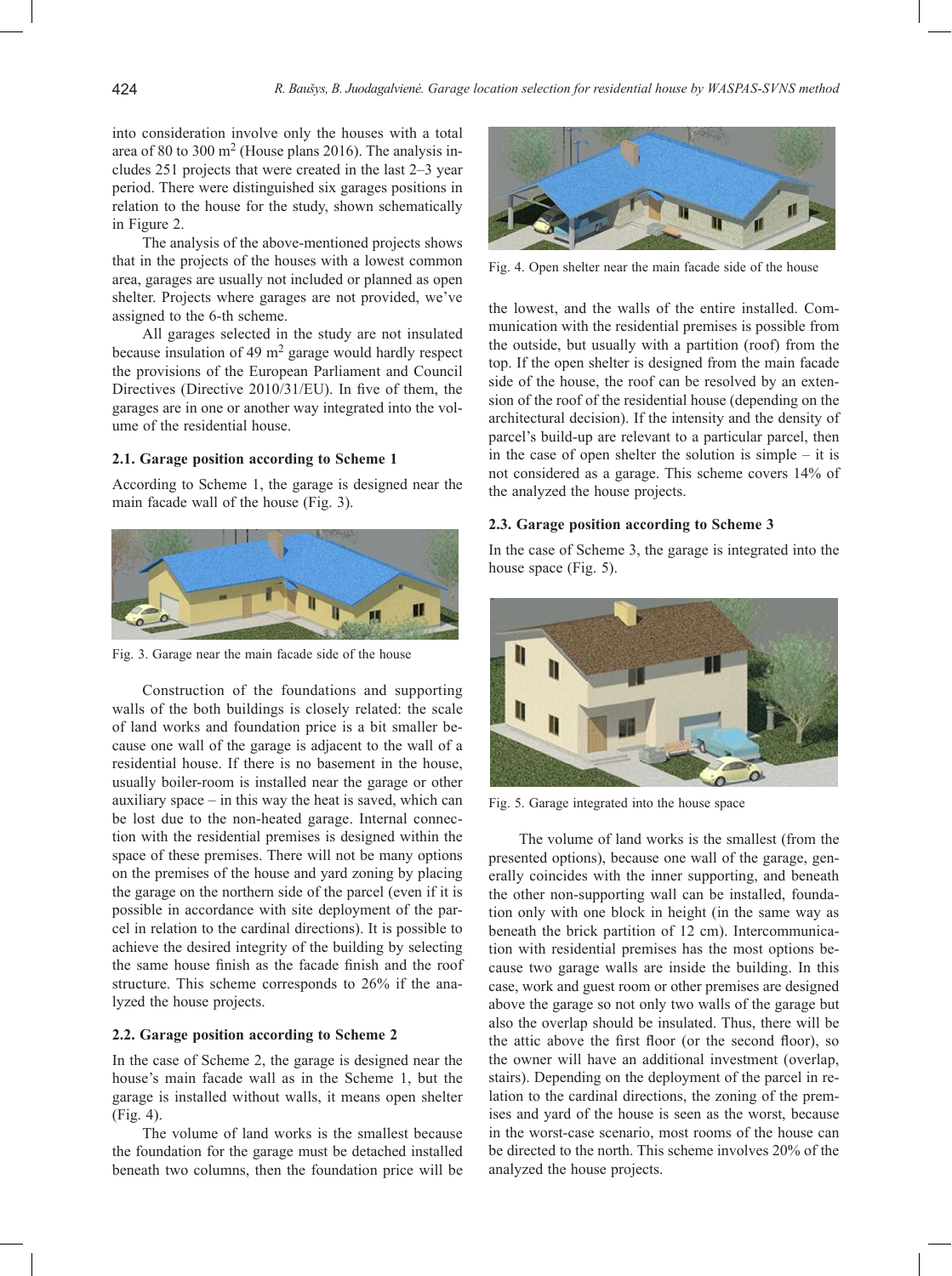# **2.4. Garage position according to Scheme 4**

In the case of Scheme 4, the garage is partly integrated into a housing space (Fig.  $6$ ) as "stuffed" in the corner of the house.



Fig. 6. Garage partially integrated into the house space

Unlike in the case of Scheme 3, all garage walls are load-bearing and the foundation is installed underneath them. Therefore, the length of the foundation is one of the biggest (from selected schemes). Intercommunication with residential premises is one of the bests because in part two garage walls are inside the building. Zoning of the premises of the house and the yard is seen as average. This alternative conforms to 5% of the analyzed the house projects.

## **2.5. Garage position according to Scheme 5**

In the case of Scheme 5, the garage is divided into two spaces: closed and open (Fig. 5).



Fig. 7. The garage is divided into two spaces: closed and open

Options of installation of the foundation and intercommunication with residential premises are the same as those in Scheme 1, considering the fact that the individual awnings foundation installed at the same time. In this version, one wall is shared with accommodation, so commu-

|  | Table 2. Criteria and alternatives to weight ratio matrix |  |  |
|--|-----------------------------------------------------------|--|--|
|  |                                                           |  |  |

nication with them seen quite favorably. Possibility for a variant of a building layout in the parcel increases compared with the installation of a garage next to the facade wall. This alternative coheres with 14% of the analysed the house projects.

### **2.6. Garage position according to Scheme 6**

In the case of Scheme 6, the garage is a freestanding building. Volumes of the land works and foundation price are among the highest. Contact with residential premises is external without any partitions, the worst of all. However, it is possible maximum variance in zoning the buildings in relation to the cardinal directions. Typically, such solution of the freestanding garage is taken when the parcel is a bit larger because the 3 m distance should be left until the parcel boundary. This solution would be more suitable for parcels with exclusive terrain features while choosing a unique combination of two buildings. This alternative goes together with 21% of the analyzed the house projects.

# **3. Selection of the garage location by WASPAS-SVNS method**

Initially, for the WASPAS-SVNS method, criteria weights are needed to be determined. The weights of the criteria were calculated by applying AHP method (Table 1).

Table 1. Pairwise comparison of criteria

|                | c <sub>1</sub> | $c_2$ | $c_3$ | $c_4$ |
|----------------|----------------|-------|-------|-------|
| c <sub>1</sub> | 1.00           | 0.20  | 0.25  | 0.33  |
| $c_2$          | 5.00           | 1.00  | 2.00  | 3.00  |
| $c_3$          | 4.00           | 0.50  | 1.00  | 2.00  |
| $c_4$          | 3.00           | 0.33  | 0.50  | 1.00  |
|                | $q_1$          | $q_2$ | $q_3$ | $q_4$ |
|                | 0.07           | 0.44  | 0.30  | 0.19  |
| CI/RI          | 0.02           |       |       |       |

Initial decision matrix for garage location problem together with criteria weight is presented in Table 2.

For the solution of the formulated MCDM problem, the extension of WASPAS approach, namely WASPAS-SVNS, is applied. Originally WASPAS-SVNS method was applied to solve the site selection problem of the waste incineration plant (Zavadskas *et al.* 2015b). This method is constructed on the basis of the single-valued neutrosophic set. The considered approach to the solution

|                                                  |     | Weight | A <sup>3</sup> | $A_2$ | $A_2$ | Aл | Aς | $A_6$ |
|--------------------------------------------------|-----|--------|----------------|-------|-------|----|----|-------|
| The length of the foundation, m $c_1$            | mın | 0.07   |                | 36    | 42    | 56 | 52 | 60    |
| Internal functional communication, scores, $c_2$ |     | 0.44   |                |       |       |    |    |       |
| Contextuality, scores, $c_3$                     | max | 0.30   |                |       |       |    |    |       |
| Aesthetics and other, scores, $c_4$              | max | 0.19   |                |       |       |    |    |       |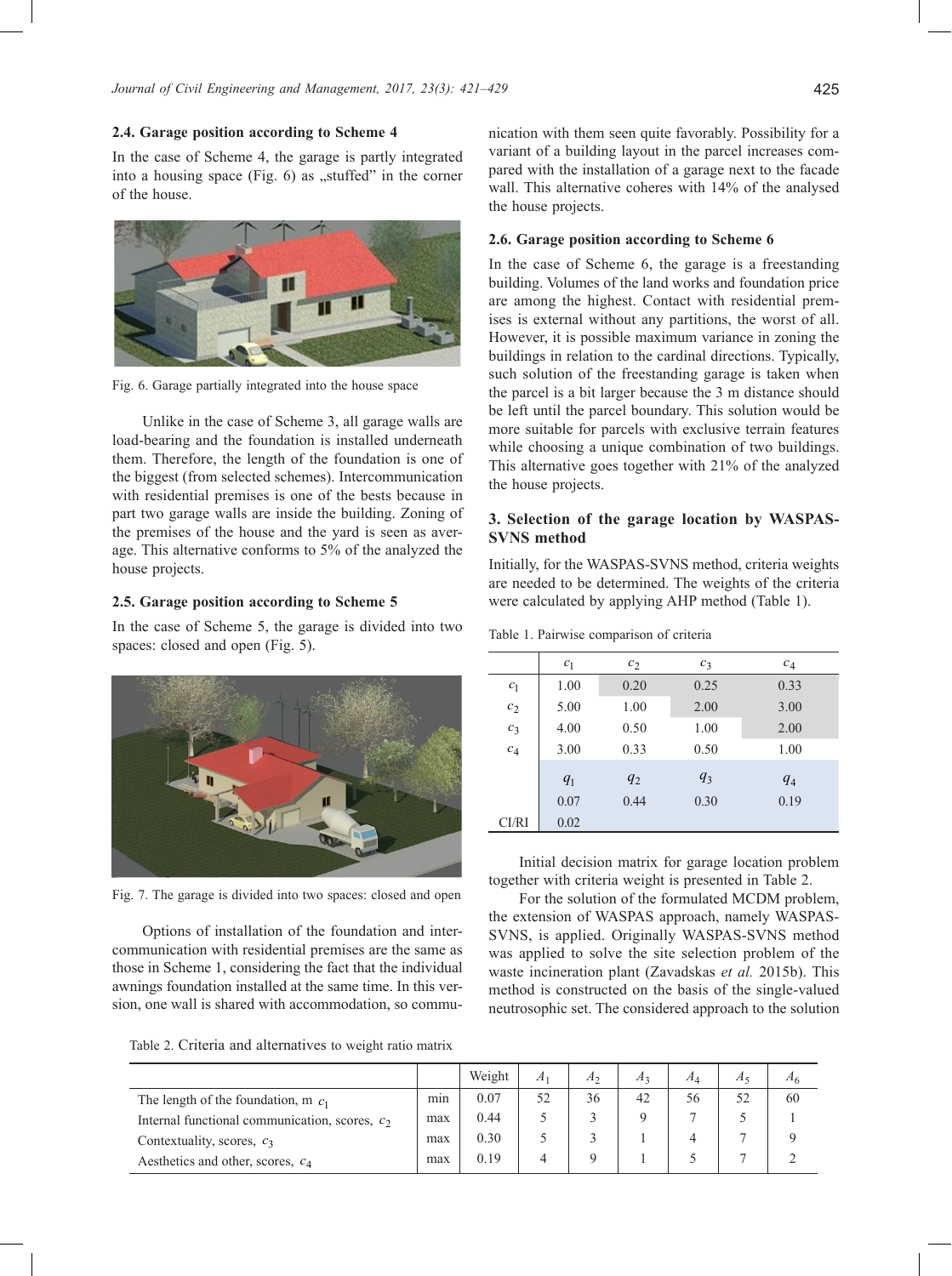of the garage location selection problem can be outlined by the description of the separate steps:

1. The initial information consists of the evaluations concerning the ratings of the alternatives with respect to the criteria and the criterion weights. It can be presented by the following data  $x_{ii}$ ,  $i = 1, 2, \dots, m$ ;  $j = 1, 2, \dots, n$ , which in fact is the aggregated expert evaluation of the *i*<sup>th</sup> alternative by the *j*<sup>th</sup> criterion. Therefore, the decision matrix will have the following form:

$$
X = \begin{bmatrix} x_{11} & x_{12} & \cdots & x_{1n} \\ x_{21} & x_{22} & \cdots & x_{2n} \\ \vdots & \vdots & \ddots & \vdots \\ x_{m1} & x_{m2} & \cdots & x_{mn} \end{bmatrix} .
$$
 (1)

2. At this step, the decision matrix  $X$  is normalized by vector normalization technique, which can be expressed as:

$$
\tilde{x}_{ij} = \frac{x_{ij}}{\sqrt{\sum_{i=1}^{m} (x_{ij})^2}}.
$$
 (2)

3. At the neutrosophication step, the obtained normal-At the neutrosophication step, the obtained normalized decision matrix  $\widetilde{X}$  in the crisp form is converted into the single-valued neutrosophic numbers. Therefore, the neutrosophic decision matrix  $\tilde{X}^n$  is calculated. In order to perform this action, the relationships between normalized values of the criteria of the alternatives and single-valued neutrosophic numbers are applied. The relationships between crisp and neutrosophic values are shown in Table 3.

Table 3. Crisp to neutrosophic conversion expressions describing the criteria of the alternatives

| Crisp Normalized Values    | Single-Valued Neutrosophic<br><b>Numbers</b> |
|----------------------------|----------------------------------------------|
| Extremely good $(EG)/1.0$  | (1.00, 0.00, 0.00)                           |
| Very very good $(VVG)/0.9$ | (0.90, 0.10, 0.10)                           |
| Very good $(VG)/0.8$       | (0.80, 0.15, 0.20)                           |
| Good $(G)/0.7$             | (0.70, 0.25, 0.30)                           |
| Medium good (MG)/0.6       | (0.60, 0.35, 0.40)                           |
| Medium $(M)/0.5$           | (0.50, 0.50, 0.50)                           |
| Medium bad (MB)/0.4        | (0.40, 0.65, 0.60)                           |
| Bad $(B)/0.3$              | (0.30, 0.75, 0.70)                           |
| Very bad $(VB)/0.2$        | (0.20, 0.85, 0.80)                           |
| Very very bad (VVB)/0.1    | (0.10, 0.90, 0.90)                           |
| Extremely bad $(EB)/0.0$   | (0.00, 1.00, 1.00)                           |

4. In line with the WASPAS-SVNS approach, the first decision component is based on the sum of the total relative importance of the alternative *i* is calculated by the following equation:

$$
\tilde{Q}_{i}^{(1)} = \sum_{j=1}^{L_{\text{max}}} \tilde{x}_{+ij}^{n} \cdot w_{+j}^{n} + \left(\sum_{j=1}^{L_{\text{min}}} \tilde{x}_{-ij}^{n} \cdot w_{-j}^{n}\right)^{c}, \quad (3)
$$

where  $\tilde{x}^n_{+ij}$  and  $w^n_{+j}$  values are associated with the criteria to be maximized and  $\tilde{x}_{-ij}^n$  and  $w_{-j}^n$  values are associated with the criteria to be minimized. The multiplication of the neutrosophic variable and crisp real weight is calculated applying the equation as follows:

$$
\lambda \widetilde{N}_1 = \left(1 - \left(1 - t_1\right)^{\lambda}, i_1^{\lambda}, f_1^{\lambda}\right) \lambda > 0 \tag{4}
$$

Here is necessary to mention, that single valued neutrosophic number can be expressed by  $\widetilde{N}_1 = (t_1, i_1, f_1)$ , *t* corresponds to membership degree,  $i -$  to indeterminacy degree and *t* – to a non-membership degree. The summation of two single-valued neutrosophic numbers is performed as follows:

$$
\tilde{N}_1 \oplus \tilde{N}_2 = (t_1 + t_2 - t_1 t_2, i_1 i_2, f_1 f_2).
$$
 (5)

The second term of the summation (Eqn (3)) consists of the complementary neutrosophic numbers, which are determined by equation:

$$
\tilde{N}_1^c = (f_1, 1 - i_1, t_1).
$$
 (6)

5. The second term of the optimal alternative in the WASPAS-SVNS methodology is determined by applying the formulation of the product total relative importance of the alternative *i* and is calculated by the following equation:

$$
\tilde{Q}_{i}^{(2)} = \prod_{j=1}^{L_{\max}} \left(\tilde{x}_{+ij}^{n}\right)^{w_{+j}^{n}} \cdot \left(\prod_{j=1}^{L_{\min}} \left(\tilde{x}_{-ij}^{n}\right)^{w_{-j}^{n}}\right)^{c}.
$$
 (7)

The meaning of the terms of this equation is the same as in Eqn (4). The multiplication of the neutrosophic numbers is governed by the following equation:

$$
\tilde{N}_1 \otimes \tilde{N}_2 = (t_1 t_2, i_1 + i_2 - i_1 i_2, f_1 + f_2 - f_1 f_2).
$$
 (8)

6. A final generalized criterion, which enables to rank the alternatives by the applied WASPAS-SVNS method is calculated as follows:

$$
\tilde{Q}_i = 0.5 \tilde{Q}_i^{(1)} + 0.5 \tilde{Q}_i^{(2)} . \tag{9}
$$

7. In the final step, the score function  $S(\tilde{Q}_i)$  is calculated for all ranking alternatives  $i = 1, 2, \ldots, m$ applying expression:

$$
S(\tilde{N}_A) = \frac{3 + t_A - 2i_A - f_A}{4}
$$
 (10)

and the final rankings of the alternatives can be performed by applying the descending order of the  $S(\tilde{Q}_i)$ ,  $i = 1$ , 2,…, *m.*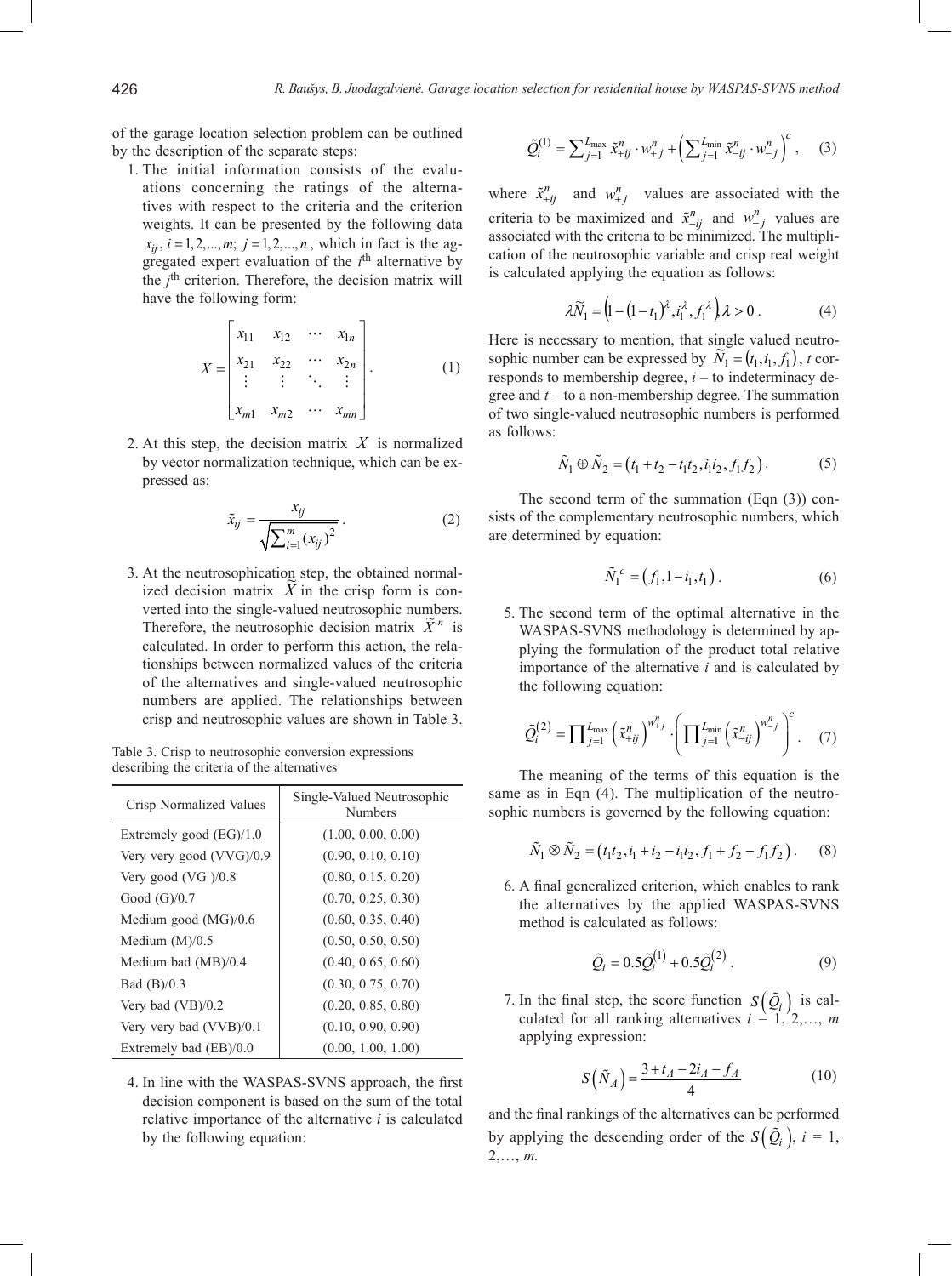|           | Alternatives |            |            |          |          |            |  |  |
|-----------|--------------|------------|------------|----------|----------|------------|--|--|
| Criteria  |              | П          | Ш          | IV       | V        | VI         |  |  |
| $c_1$ min | $(0.4471)$ . | (0.3096,   | (0.3612,   | (0.4815, | (0.2752, | (0.5159,   |  |  |
|           | 0.5793.      | 0.7404.    | 0.6888.    | 0.5277.  | 0.7748,  | 0.4761.    |  |  |
|           | 0.5529       | 0.6904)    | 0.6388     | 0.5185   | 0.7248   | 0.4841)    |  |  |
| $c_2$ max | (0.3627,     | (0.2176,   | (0.6529,   | (0.5078, | (0.3627, | (0.0725,   |  |  |
|           | 0.6873.      | 0.8324,    | 0.2971,    | 0.4882.  | 0.6873.  | $0.9275$ , |  |  |
|           | 0.6373       | 0.7824     | 0.3471     | 0.4922   | 0.6373   | 0.9275     |  |  |
| $c_3$ max | (0.3716,     | (0.2230,   | (0.0743,   | (0.2973, | (0.5203, | (0.6690,   |  |  |
|           | 0.6784,      | 0.8270,    | $0.9257$ , | 0.7527.  | 0.4695,  | 0.2810,    |  |  |
|           | 0.6284)      | 0.7770     | 0.9257     | 0.7027   | 0.4797   | 0.3310     |  |  |
| $c_4$ max | (0.3015,     | (0.6784,   | (0.0754,   | (0.3769, | (0.5276, | (0.1508,   |  |  |
|           | 0.7485,      | $0.2716$ , | 0.9246,    | 0.6731.  | 0.4585.  | 0.8746,    |  |  |
|           | 0.6985)      | 0.3216     | 0.9246     | 0.6231)  | 0.4724)  | 0.8492     |  |  |

Table 4. The decision matrix  $\widetilde{X}^n$  after the neutrosophication step

Table 5. Numerical results of WASPAS-SVNS

|                       | Alternatives                  |                                  |                                |                                |                                  |                                  |  |  |
|-----------------------|-------------------------------|----------------------------------|--------------------------------|--------------------------------|----------------------------------|----------------------------------|--|--|
|                       |                               | П                                | Ш                              | IV                             | V                                | VI                               |  |  |
| $\widetilde{Q}^{(1)}$ | (0.9581,<br>0.0446,<br>0.0482 | (0.9724,<br>$0.0259$ ,<br>0.0317 | (0.9788,<br>0.0168.<br>0.0201) | (0.9618,<br>0.0388.<br>0.0398  | (0.9815,<br>$0.0173$ ,<br>0.0218 | (0.9364,<br>$0.0615$ ,<br>0.0602 |  |  |
| $\widetilde{Q}^{(2)}$ | (0.1516,<br>0.8712,<br>0.8484 | (0.1222,<br>0.8980.<br>0.8778    | (0.0934,<br>0.9021,<br>0.9066  | (0.1758)<br>0.8393.<br>0.8242) | (0.1967,<br>0.8146,<br>0.8033    | (0.0779,<br>$0.9223$ ,<br>0.9221 |  |  |
| $\widetilde{Q}$       | (0.6560,<br>0.3571,<br>0.3505 | (0.6890,<br>0.3098.<br>0.3049    | (0.7062,<br>0.2732.<br>0.2741) | (0.6720,<br>0.3337.<br>0.3295  | (0.7407,<br>0.2566.<br>0.2542    | (0.5866,<br>0.4094.<br>0.4093    |  |  |
| $S(\widetilde{Q})$    | 0.6478                        | 0.6912                           | 0.7214                         | 0.6687                         | 0.7433                           | 0.5896                           |  |  |
| Rank                  | 5                             | 3                                | $\mathfrak{D}$                 | 4                              |                                  | 6                                |  |  |

## **4. Numerical example**

The solution of the garage location problem in the parcel for the residential house applying MCDM framework is given below. The obtained neutrosophic decision matrix after second and third steps of the applied WASPAS-SVNS approach is presented in Table 4.

The numerical results of the WASPAS-SVNS approach, illustrating the employment of the steps 4–7, are shown in Table 5. The final rankings of the alternatives shown in Table 5 are determined by the application of the score functions, which are defined by Eqn  $(11)$ .

According to calculations made by WASPAS-SVNS method can be concluded that the best garage location is on facade side of the house (Alternative No 5). This solution can also be in principle applied to any house shape (Fig. 1) and a square case, even to all four sides of the house. For this best position of the garage, connection with the dwelling rooms can be organized in an internal or external ways as well (or both). The determined alternative provides the best building zoning options among all those studied alternatives, according to the wishes and needs of the many opportunities in their own way to install a garage appearance (wall finishes and roofing).

#### **Conclusions**

The obtained results can be applied for the parcels, which do not have exclusively specific terrain features, they must be approximately rectangular in shape from 6 to 10 acres plots adjoining the street, from which entrance location of the parcel should be made.

The garage location selection problem has been formulated including the following aspects: the price of the foundation, internal communication possibility, the orientation of the building layout in the parcel and aesthetics scores. The experts performed the evaluation of the criteria for the selection of the garage location. Processing this information by AHP method, there was determined that the most important criterion is an internal communication possibility.

To the solution of the aforementioned MCDM problem, the extension of the original crisp WASPAS method by the neutrosophic sets has been applied. Based on calculated results, the most appropriate location for the garage within residential parcel has been chosen. The best alternative is the case No 5. Comparing the two best alternatives is easy to observe that the presence of the best options of the alternative No 5 was governed by contextual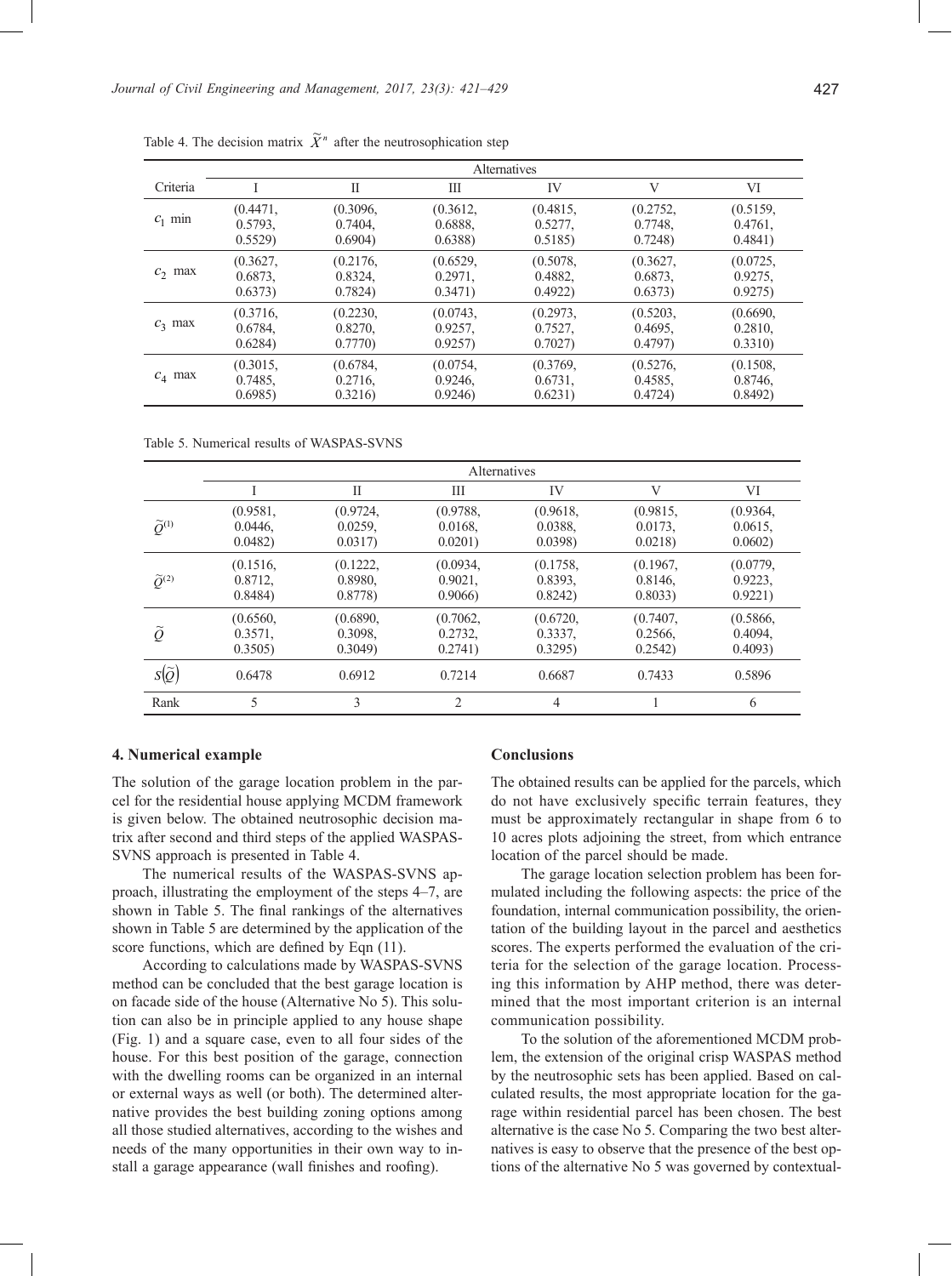ity and aesthetics criteria for significance, despite worse internal functional communication criterion assessment.

### **References**

- Adnan, Y. M.; Daud, M. N.; Razali, M. N. M. 2015. A multicriteria framework for office tenants' preferences at office buildings, *International Journal of Strategic Property Management* 19(3): 271–282. https://doi.org/10.3846/1648715X.2015.1052586
- Aliakbari, N. F.; Khalili, E. S.; Antucheviciene, J. 2015. A Hybrid MCDM Approach Based on Fuzzy ANP and Fuzzy TOPSIS for technology selection, *Informatica* 26(3): 369– 388. https://doi.org/10.15388/Informatica.2015.53
- Alsaadani, S.; De Souza, C. B. 2016. Of collaboration or condemnation? Exploring the promise and pitfalls of architect-consultant collaborations for building performance simulation, *Energy Research & Social Science* 19: 21–36. https://doi.org/10.1016/j.erss.2016.04.016
- AM. 2007. *Residents of the priorities of providing quality housing and the environment* [online], [cited 22 July 2016]. Available from Internet: http://www.am.lt/VI/article.php3?article\_id=6689
- Azman, M. N. A.; Ahamad, M. S. S.; Majid, T. A.; Yahaya, A.S.; Hanafi, M. H. 2013. Statistical evaluation of pre-selection criteria for industrialized building system (IBS), *Journal of Civil Engineering and Management* 19(1): S131–S140. https://doi.org/10.3846/13923730.2013.801921
- Balyani, H. H.; Sohani, A.; Sayyaadi, H.; Karami, R. 2015. Acquiring the best cooling strategy based on thermal comfort and 3E analyses for small scale residential buildings at diverse climatic conditions, *International Journal of Refrigeration* 57: 112–137.

https://doi.org/10.1016/j.ijrefrig.2015.04.008

- Bausys, R.; Zavadskas, E. K.; Kaklauskas, A. 2015. Application of neutrosophic set to multicriteria decision making by COPRAS, *Economic Computation and Economic Cybernetics Studies and Research (ECECSR)* 49(2): 91–106.
- Chakraborty, S.; Zavadskas, E. K.; Antuchevičienė, J. 2015. Applications of WASPAS method as a multi-criteria decision-making tool, *Economic Computation and Economic Cybernetics Studies and Research (ECECSR)* 49(1): 5–22.
- Claes, K.; De Boever, L.; Breesch, H. 2015. Design recommendations for robust thermal summer comfort in residential lightweight buildings in a moderate climate, *Energy Procedia* 78: 2832–2837.

https://doi.org/10.1016/j.egypro.2015.11.643

Dheena, P.; Mohanraj, G. 2011. Multicriteria decision-making combining Fuzzy Set theory, ideal and anti-ideal points for location site selection, *Expert Systems with Applications* 38(10): 13260–13265.

https://doi.org/10.1016/j.eswa.2011.04.144

- *Directive 2010/31/EU of the European Parliament and of the Council of 19 May 2010 on the energy performance of buildings* [online], [cited 24 February 2016]. Available from Internet: http://eur-lex.europa.eu/legal-content/en/ TXT/?uri=celex%3A32010L0031
- Elevli, B. 2014. Logistics freight center locations decision by using Fuzzy-PROMETHEE, *Transport* 29(4): 412–418. https://doi.org/10.3846/16484142.2014.983966
- EUR-Lex. 2007a. *Opinion of the Committee of the Regions Housing and regional policy (2007/C 146/02)* [online], [cited 19 July 2016]. Available from Internet: http://eur-lex.europa.eu/legal-content/LT/TXT/?qid=14689 07564883&uri=CELEX:52006AR0345
- EUR-Lex. 2007b. *Proposal for a Regulation of the European Parliament and of the Council on population and housing censuses /\* COM/2007/0069 final – COD*

*2007/0032 \*/* **[**online], [cited 21 July 2016]. Available from Internet: http://eur-lex.europa.eu/legal-content/LT/ TXT/?uri=CELEX%3A52007PC0069

Eurostat. 2014. *Eurostat, statistics explained* [online], [cited 22 July 2016]. Available from Internet:

http://ec.europa.eu/eurostat/statistics-explained/index.php/ Housing\_statistics/lt

- *House plans* [online], [cited 5 July 2016]. Available from Internet: http://www.namuplanai.lt/; http://lt.lt.allconstructions. com/portal/categories/459/namu-projektai; http://www.ekspertai.lt/individualiu\_namu\_projektai
- Jaskowski, P.; Sobotka, A.; Czarnigowska, A. 2014. Decision model for selecting supply sources of road construction aggregates, *Inzinerine Ekonomika – Engineering Economics* 25(1): 13–20. https://doi.org/10.5755/j01.ee.25.1.3595
- Ksiąźek, M. V.; Nowak, P. O.; Kivrak, S.; Rosłon, J. H.; Ustinovichius, L. 2015. Computer-aided decision-making in construction project development, *Journal of Civil Engineering and Management* 21(2): 248–259. https://doi.org/10.3846/13923730.2014.996250
- Lee, W. S. 2014. A new hybrid MCDM model combining DANP with VIKOR for the selection of location – real estate brokerage services, *International Journal of Information Technology & Decision Making* 13(1): 197–224. https://doi.org/10.1142/S0219622014500333
- Manzano-Agugliaro, F.; Montoya, F. G.; Sabio-Ortega, A.; García-Cruz, A. 2015. Review of bioclimatic architecture strategies for achieving thermal comfort, *Renewable and Sustainable Energy Reviews* 49: 736–755. https://doi.org/10.1016/j.rser.2015.04.095
- Mardani, A.; Jusoh, A.; Nor, K. M.; Khalifah, Z.; Zakwan, N.; Valipour, A. 2015. Multiple criteria decision-making techniques and their applications – a review of the literature from 2000 to 2014, *Economic Research – Ekonomska Istraživanja* 28(1): 516–571. https://doi.org/10.1080/1331677X.2015.1075139

Motuziene, V.; Rogoza, A.; Lapinskiene, V.; Vilutiene, T. 2016. Construction solutions for energy efficient single-family house based on its life cycle multi-criteria analysis: a case study, *Journal of Cleaner Production* 112: 532–541. https://doi.org/10.1016/j.jclepro.2015.08.103

- Nirvan, G.; Haghighat, F.; Wang, L.; Akbari, H. 2012. Contaminant transport through the garage – House interface leakage, *Building and Environment* 56: 176–183. https://doi.org/10.1016/j.buildenv.2012.02.030
- Pierce, G.; Willson, H.; Shoup, D. 2015. Optimizing the use of public garages: Pricing parking by demand, *Transport Policy* 44: 89–95. http://dx.doi:10.1016/j.tranpol.2015.07.003
- Regitra 2016. *Lithuanian road vehicle fleet has increased* [online], [cited 22 July 2016]. Available from Internet: http:// www.regitra.lt/lt/naujienos/transporto\_registravimas/lietuvos keliu transporto priemoniu parkas dar padidejo
- Smarandache, F. A. 1999. *Unifying field in logics. Neutrosophy: Neutrosophic probability, set and logic*. Rehoboth, USA: American Research Press.
- STR 2.02.09:2005 Vienbučiai gyvenamieji pastatai, *Valstybės žinios*, 2005-08-02, No. 93-3464 [Single family residential houses]. Lithuanian Standard.
- Turskis, Z.; Zavadskas, E. K.; Antuchevičienė, J.; Kosareva, N. 2015. A hybrid model based on Fuzzy AHP and Fuzzy WASPAS for construction site selection, *International Journal of Computers, Communications & Control (IJCCC)* 10(6): 873–888.
- Vafaeipour, M.; Zolfani, S. H.; Varzandeh, M. H. M.; Derakhti A.; Eshkalag, M. K. 2014. Assessment of regions priority for implementation of solar projects in Iran: New application of a hybrid multi-criteria decision making approach, *Energy Conversion and Management* 86: 653–663. https://doi.org/10.1016/j.enconman.2014.05.083